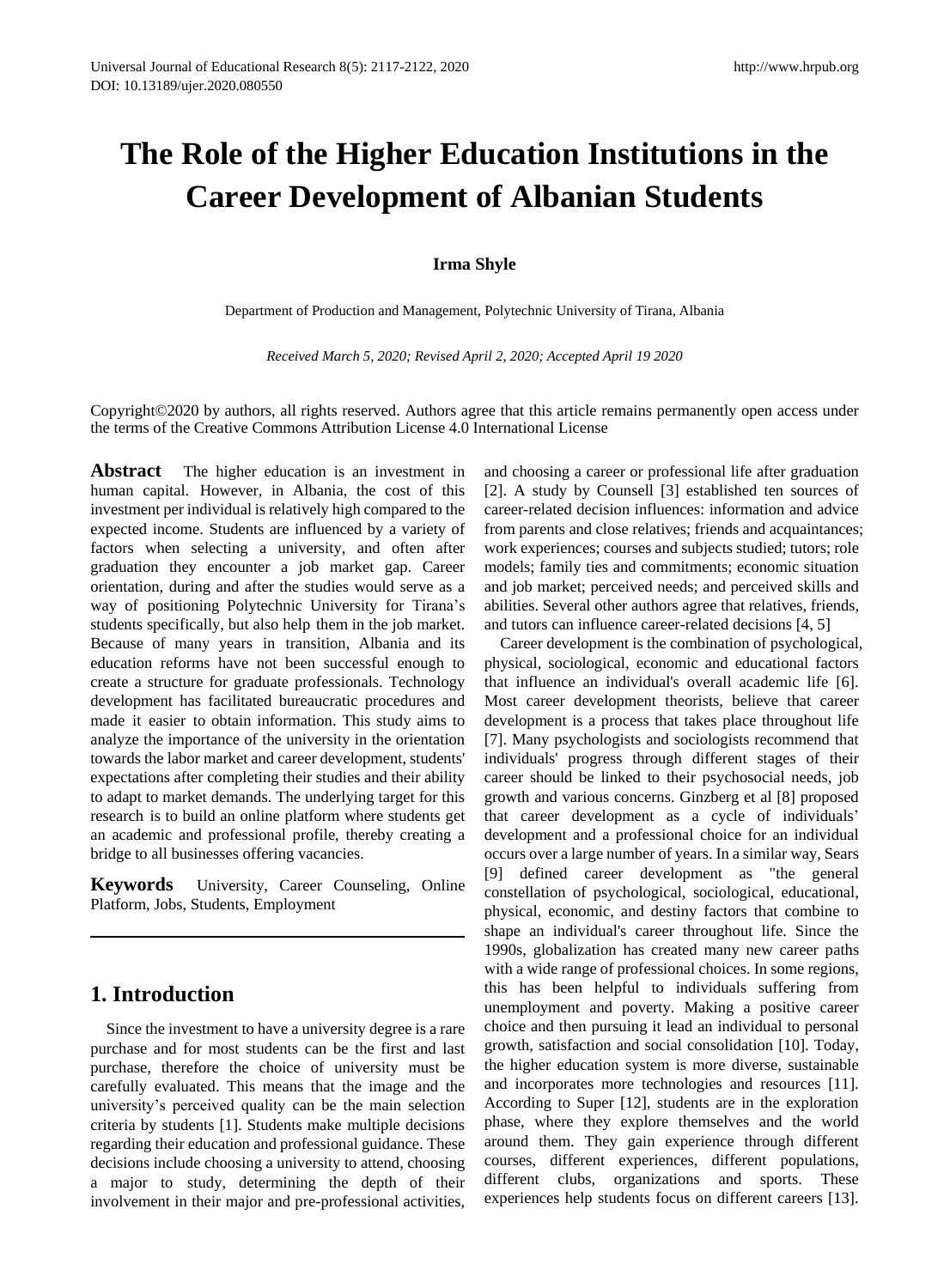However, making a decision is often difficult for students. Students need to be confident in their ability to make better career decisions [14].

According to Jordaan, [15] there are various support services offered by colleges and universities designed to help reduce dropout rates. One of the main implications that relates to the role of education providers is to inform and educate students about career goals and career decisions. This should include factors such as ensuring that students are well-qualified for the job by providing relevant courses and subjects. Several institutions have founded bridging or extended programs in various faculties [15]. Career counseling is the implementation of specific and general interventions that affect an individual's self-understanding, career decisions, career satisfaction, and the balance between work, family, and leisure [16]. In addition, career counseling helps students make decisions about changing or choosing degrees, deciding the right direction, applying for a job, and getting resources to support students in career. Both career counseling and career development began in colleges and universities as a specialty area in 1984. In this era, ethical standards and credentials for the field of career counseling were established [17]. Previous research indicates that different career interventions can be effective. At the same time, different theories, empirical studies, and researchers suggest different perspectives on career intervention, literature, exercises, and treatment that are important in a career development class. Findings from several studies have demonstrated significant early career advantage for students with internship experience, as such experience exposes them to the reality of industry and gives them an indication of what a career in their chosen field of study entails [18, 19]. In a study by Piotrowski and Cox [20], the major motivation for undergraduate business students in terms of career goals was to enhance employment opportunities and income. The study of Jordaan, [15] has implications for certain interest groups that are, or should be, involved in the career decision making processes of higher education students. One of the main implications from this study that relates to the role of education providers is to inform and educate students about career goals and career decisions. According to Jordaan, [15] should include factors such as ensuring that students are well-qualified for the job by providing relevant courses and subjects. In the study of Mnqeta, [21], higher education institutions could consider graduate career portals for their alumni to help industry to locate experienced talent. Such portals could be used to market alumni directly to industry partners, thereby creating a meeting place where talent-seekers and job-hunters could meet.

## **2. Methodology**

In this quantitative research study, the focus was to

assess whether the effectiveness of a career development intervention could be generalized to students at the Polytechnic University of Tirana. The purpose of this study is to conduct a detailed analysis of students' expectations after graduation and their need for career counseling during their studies, with the aim of obtaining employment. In order to accomplish the goals of the study we set out some objectives as follows: to examine the theoretical aspect of the importance of university in career development; to identify the factors that influence career orientation; to identify how variables affect the importance of an employment and career platform; to confront students' expectations with the current reality, to highlight the importance of an online portal as a bridge between students and business.

The sample in this study met the required conditions and represented itself and not the population. Specifically, the representative sample consisted of 500 students. The students were part of the Polytechnic University of Tirana. Sample number determination was followed by the criterion on which sample size is determined by the ability to answer research questions and the interruption of their distribution became the point of information saturation. It was intended to use this data in order to relate quantitative information to the different perspectives of the respondents' personal experience. The sample size is thought to be about 436 students, as the sample size and the strategy of selecting the appropriate sample may place limitations on the generalization of results. In addition, we consider that we are limited by the number of students enrolled in the study, as students of the Faculty of Mechanical Engineering were considered as part of the research. Furthermore, we used the confidence interval 85% the selected sample of 436 students. The sample selection procedure was based at probability sampling simple random sample, current students at bachelor and master level of the Faculty of Mechanical Engineering. The students were explained the purpose of the questionnaire and how to complete it. The data collection period was 2 weeks. To collect the information in the interest of the study objectives, the instrument used was the questionnaire which was designed by the study group and distributed to students. The questionnaire was physically distributed, providing as much information as possible. The design of the questionnaire was based on literature, research questions, study needs and study objectives.

Once the questionnaire was designed, it was tested with a group of 10 Industrial and Mechanical Engineering students –Master studies involved in the target population. Students were explained in advance the purpose of the study and the fact that they were randomly selected to test the questionnaire, and asked to evaluate it responsibly. The evaluation process of the questionnaire was proved to be very valuable as it brought improvement in the final version of the questionnaire. The questionnaire was structured in several sections.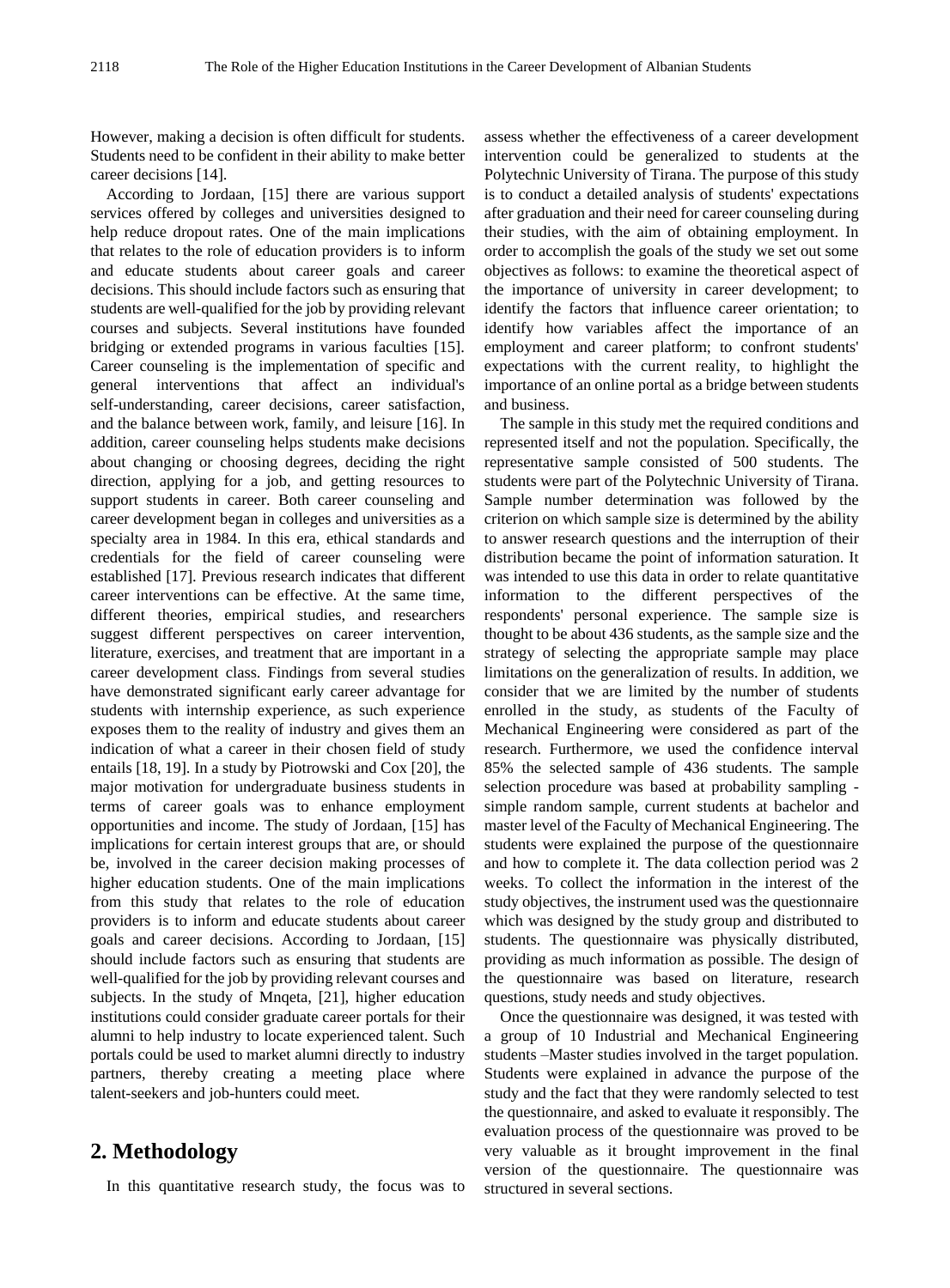After the test proved successful, the questionnaire was distributed to the students. The questionnaire completion time was 15 minutes on average and the aim was to increase the response rate and accuracy of the answers through the presence of a classroom teacher. Out of 500 questionnaires distributed, 436 of them were used for data analysis. The rest, 64 questionnaires turned out to be invalid unanswered questions or more than one answer alternative. The final processing of the data was carried out with IBM SPSS Statistic software (Version 25.0).

#### **3. Data Analyses**

54.4% female and 45.6% male participated in the study (table 1). In terms of age group we have 18-21 years old with 66.7%, age group 22-25 years old with 30.5% and over 26 years old with 2.8%. While the level of studies has 68.6% bachelor and 31.4% master.

|                  |                 | n   | $\%$  |
|------------------|-----------------|-----|-------|
|                  | Female          | 237 | 54.4  |
| Gender           | Male            | 199 | 45.6  |
|                  | Total           | 436 | 100.0 |
|                  | 18-21           | 291 | 66.7  |
|                  | $22 - 25$       | 133 | 30.5  |
| Age              | over 26         | 12  | 2.8   |
|                  | Total           | 436 | 100.0 |
|                  | <b>Bachelor</b> | 299 | 68.6  |
| Level of studies | Master          | 137 | 31.4  |
|                  | Total           | 436 | 100.0 |

**Table 1.** Demographic data

Source: Author's findings from the study

Of the 237 female students, 82.7% had no counseling sessions and 17.3% had counseling sessions. Of the 199 male students, 74.9% had no counseling sessions and 25.1% had counseling sessions.

|                    | Value | aı |      |
|--------------------|-------|----|------|
| Pearson Chi-Square |       |    | .045 |

According to the Pearson Chi Square statistic  $\chi^2$  (1, N= 436) = 4.012,  $p \lt 0.05$  there is a significant relationship between gender and counseling sessions. The crosstab table shows that men (25.1%) have a higher rate of counseling sessions than women (17.3%). In other study, the result shows that unfortunately, many believe that career counselling services in University are insufficient or even non-existent [22, 23], and if higher education institutions encourage students to set career goals, students will be able to take responsibility for their careers, and they thus become more skilled and therefore more useful to industry [24]. Even in this study it turns out that the University is inexistent and inefficient in career counseling

and to encourage students to set career goals.

The majority of students chose the University (table 2) based on the suggestions of others (59.9%) and based on previous job market studies (40.1%), whereas they did not choose university based on different fairs (89.9%) and career office consultations (86.5%)

**Table 2.** Choice of university.

|                            | No  |      | Yes |      |
|----------------------------|-----|------|-----|------|
|                            | n   | %    | n   | $\%$ |
| Career office consultation | 377 | 86.5 | 59  | 13.5 |
| Labor market research      | 261 | 59.9 | 175 | 40.1 |
| Suggestions of others      | 175 | 40.1 | 261 | 59.9 |
| Studying the study program | 264 | 60.6 | 172 | 39.4 |
| Different fairs            | 392 | 89.9 | 44  | 10.1 |

Source: Author's findings from the study

As is shown in the figure below, 20.9% of students had counseling sessions and 79.1% did not.



Source: Author's findings from the study

Figure 1. Providing counseling sessions by the University

Of the 291 students aged 18-21 years, 81.1% had no counseling sessions and 18.9% had counseling sessions. Of the 133 students in the 22-25 age group, 75.2% had no counseling sessions and 24.8% had counseling sessions. Of the 12 students over the age of 26, 75% had no counseling sessions and 25% had counseling sessions.

|                    | Value | αı |      |
|--------------------|-------|----|------|
| Pearson Chi-Square | 2.059 |    | .357 |

According to the Pearson Chi Square statistic  $\chi^2$  (2, N=  $436$ ) = 2.059, p > .05 there was no significant relationship between age group and counseling sessions.

Of the 299 bachelor students, 81.3% had no counseling sessions and 18.7% had counseling sessions. Of the 137 master students, 74.5% had no counseling sessions and 25.5% had counseling sessions.

|                    | Value |     |
|--------------------|-------|-----|
| Pearson Chi-Square | 2.645 | 104 |

According to Pearson Chi Square statistic  $\chi^2$  (1, N=436)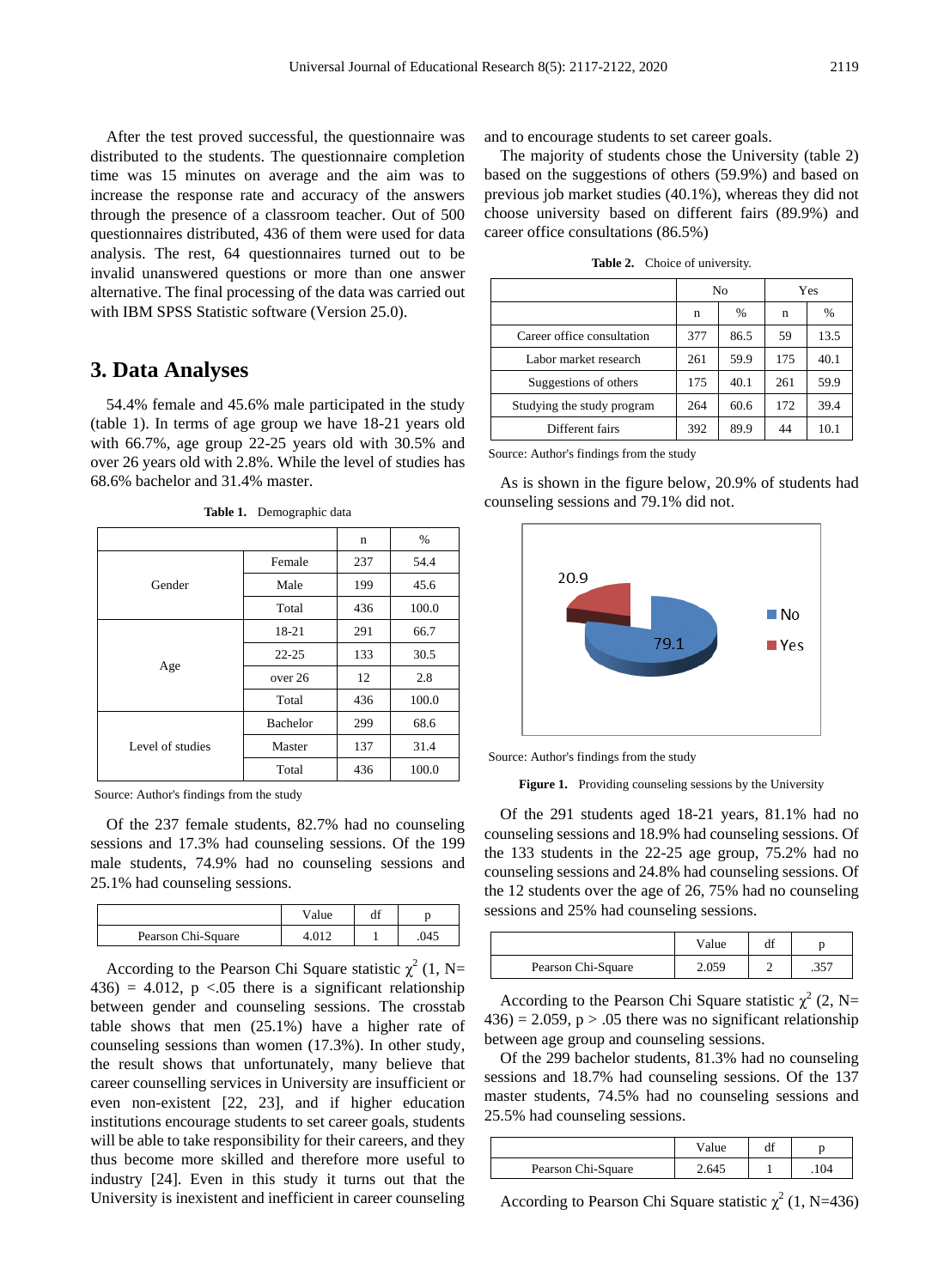$= 2.645$ , p  $> .05$  there was no significant relationship between the study cycle and counseling sessions.

The majority of students perceive the role of the university in orientation for the labor market as very important (figure 2). In our study and in previous studies; when students are adequately equipped with career related information, it will facilitate their employability skills enhancement [25].



Source: Author's findings from the study

Figure 2. The importance of university in orientation for the labor market

To see if there are significant differences between the gender regarding the importance of the university in the orientation of the labor market we used the T-test

**Table 3.** T test of the importance of university in orientation for labor market by gender.

| Gender                   |        | N   | Mean | Std.<br>Deviation |      | n    |
|--------------------------|--------|-----|------|-------------------|------|------|
| University<br>importance | Female | 237 | 4.23 | .948              | .349 | .727 |
| for labor<br>market      | Male   | 199 | 4.20 | .899              |      |      |

Source: Author's findings from the study

From the table above, we see no statistically significant differences between the gender for university influence on labor market orientation, since the p value is greater than .05. (t = .349, p > .05);  $\mu_1$ - $\mu_2$  = ( $M_1$ - $M_2$ ) = 0.03, 95% CI [-0.145, 0.205].

**Table 4.** T test of the importance of university in orientation for labor market by level of studies.

| Level of studies         |             | N   | Mean | Std.<br>Deviation |       |      |
|--------------------------|-------------|-----|------|-------------------|-------|------|
| University<br>importance | <b>B</b> sc | 299 | 4.27 | .849              | 1.525 | .129 |
| for labor<br>market      | Msc         | 137 | 4.11 | 1.069             |       |      |

Source: Author's findings from the study

To see if there are significant differences between the level of studies in terms of importance in university orientation for the labor market, we have used the test T. From the table above we see that there is no statistically significant differences between the level of study as p value is greater than .05. (t = 1.525, p> .05);  $\mu_1$ -  $\mu_2 = (M_1$ - $M_2)$  = 0.16, 95% CI [-0.0273, 0.3473].

We used the AVOVA test to see if there are significant differences between age groups regarding the importance of university in the orientation of the labor market.

The result of our study support the study done from Amani [26]. In her study she argues that when students develop and maintain confidence in making career decisions through various sources and experiences in their course of life, they could choose academic majors and/or programmes and subsequent careers from a list of alternative job options available. Thus, university counsellors should pay attention to various sources of career self-efficacy, which are critical for both female and male students as they shift from college to join the labour market.

**Table 5.** Test ANOVA the differences in the average of the university's importance for the labor market orientation according to age group

|           | N   | Mean | Std. Deviation | F     | p    |
|-----------|-----|------|----------------|-------|------|
| 18-21     | 291 | 4.27 | .865           | 1.393 | .249 |
| $22 - 25$ | 133 | 4.13 | 1.011          |       |      |
| over 26   | 12  | 4.00 | 1.279          |       |      |
| Total     | 436 | 4.22 | .925           |       |      |

Source: Author's findings from the study

From the table above, we see no statistically significant differences between the age groups since the p value is greater than .05. ( $F = 1.393$ ,  $p > .05$ ).

Information on training and internships is obtained most from friends with 39% and online media announcement with 32.6%. while the data clearly show a lack of information obtained from the university (83%) and the career office (96%).

Students say that the best ways to find a job today are informal ways (friends, nepotism or bribes) with 69.5% as well as online portals (29.8%). While they believe and perceive that things will change in the future, the ways to find a job will be through the labor office (47.3%) as well as through internship (43.3%).

**Table 5.** Finding a job today and perception of how to find a job in the future

|                                         | Finding a job<br>today $(\%)$ | Finding a job in<br>the future $(\% )$ |
|-----------------------------------------|-------------------------------|----------------------------------------|
| From the contests                       | 13.3                          | 36.2                                   |
| By internship                           | 9.2                           | 43.3                                   |
| From the University                     | 8.7                           | 37.2                                   |
| Self-employment                         | 26.8                          | 29.4                                   |
| Portals online                          | 29.8                          | 31.4                                   |
| Directorate of Public<br>Administration | 8.7                           | 26.4                                   |
| Labor Office                            | 19.0                          | 47.5                                   |
| Informal routes                         | 69.5                          | 7.8                                    |

Source: Author's findings from the study

According to Jackson [27], university plays a big role in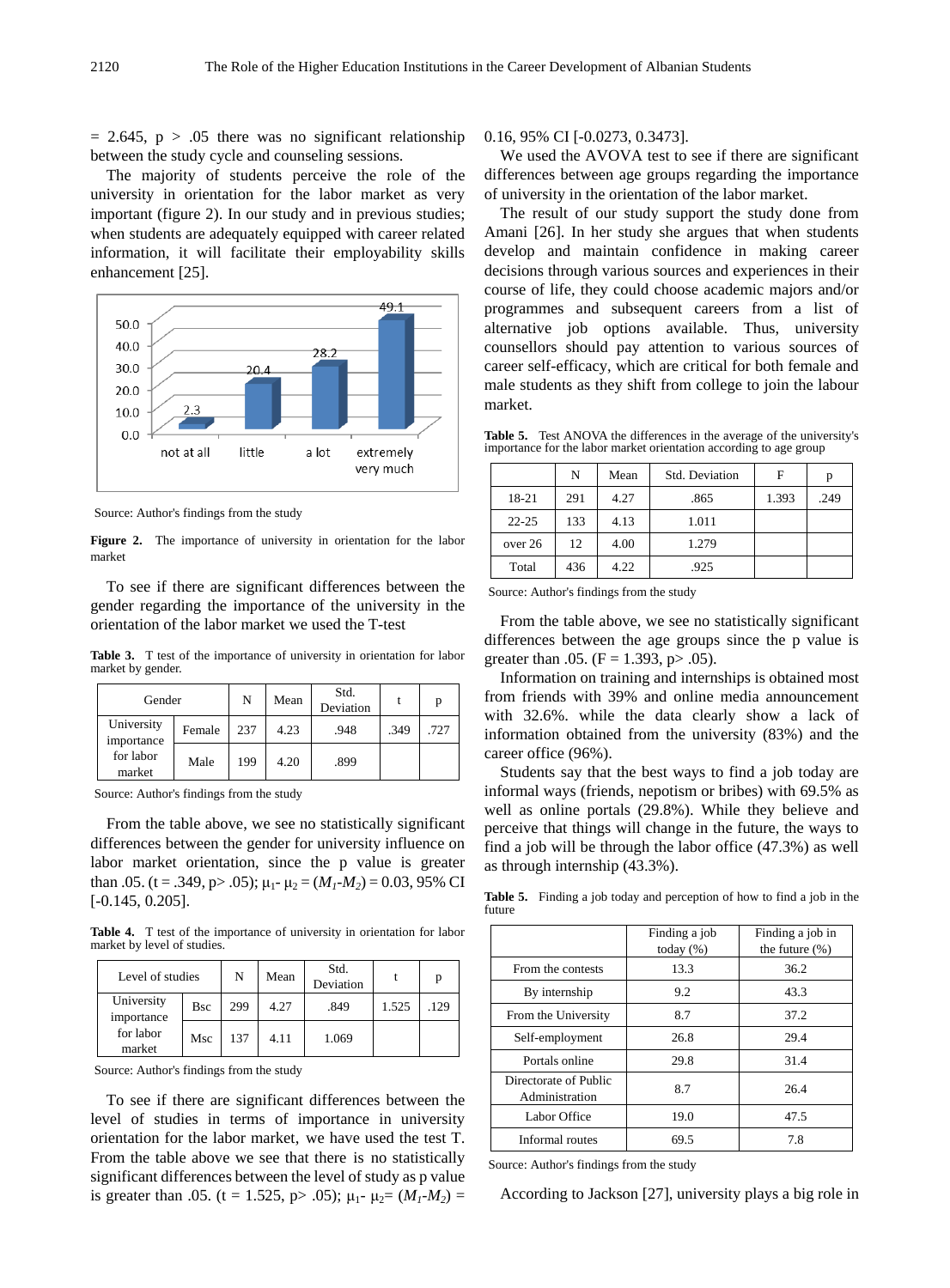ensuring that, students are well oriented for the future employment. Even in our study, students (85%) believe that it would be a necessity the use of an online portal that can provide contact with businesses, which saves time, offer choice opportunities, announce the vacancy or offer internships for students etc.

Students think that using an online portal (figure 3) would have a major impact on providing internships for students ( $M = 4.18$ , sd = .961), but also on job vacancies, in the ability to contact businesses thus saving time. Meanwhile, students find the impact of the online portal on career counseling less important ( $M = 3.88$ , sd = 1.065).



Source: Author's findings from the study

**Figure 3.** The importance of the elements that make significant use of the portal for career development.

Even in this study, as in the study done by Mnqeta, [21], higher education institutions could consider graduate career portals for their alumni to help industry to locate experienced talent. Such portals could be used to market alumni directly to industry partners, thereby creating a meeting place where talent-seekers and job-hunters could meet. Students highlighted the need for greater collaboration between universities and employers, supporting earlier calls [28].

**Table 6.** T test of the validity of an online portal for career development by gender.

| Gender                                     |        | N   | Mean | Std.<br>Deviation |       |      |
|--------------------------------------------|--------|-----|------|-------------------|-------|------|
| Validity of                                | Female | 237 | 4.53 | .871              | 1.890 | .059 |
| online portal<br>for career<br>development | Male   | 199 | 4.36 | .985              |       |      |

Source: Author's findings from the study

To see if there are significant gender differences in the validity of an online career development portal we used T-test. From the table above we see no statistically significant gender differences since the p value is greater than. 05. (t = 1.890, p > .05).

To see if there are significant differences between the age groups regarding the validity of an online portal for career development we used the ANOVA test. From the table below we see no statistically significant differences between the age groups since the p value is greater than .05.  $(F = .999, p > .05)$ .

**Table 7.** ANOVA test of validity of an online portal for career development by age group

|           | N   | Mean | Std. Deviation | F    | p    |
|-----------|-----|------|----------------|------|------|
| 18-21     | 291 | 4.41 | .948           | .999 | .369 |
| $22 - 25$ | 133 | 4.55 | .892           |      |      |
| over 26   | 12  | 4.42 | .793           |      |      |
| Total     | 436 | 4.45 | .927           |      |      |

Source: Author's findings from the study

The following table shows no statistically significant differences between the study level as the p value is greater than  $.05.$  (t =  $.357$ , p $> .05$ ).

**Table 8**. T -test of the validity of an online portal for career development by level of study

| Level of study                             |     | N   | Mean | Std.<br>Deviation |      |      |
|--------------------------------------------|-----|-----|------|-------------------|------|------|
| Validity of                                | Bsc | 299 | 4.46 | .909              | .357 | .721 |
| online portal<br>for career<br>development | Msc | 137 | 4.43 | .969              |      |      |

Source: Author's findings from the study

### **4. Conclusions**

The majority of students chose the University based on the suggestions of others and based on previous job market studies, whereas they did not choose based on different fairs and career office consultations. Most of the students had not counseling sessions and in this study it turns out that the University is inexistent and inefficient in career counseling and to encourage students to set career goals. The study show no statistically significant differences between the gender, age or the level of study for university influence on labor market orientation. According to students, the best ways to find a job today are informal ways (friends, nepotism or bribes) with as well as online portals. While they believe and perceive that things will change in the future, the ways to find a job will be through the labor office as well as through intership or through university. In our study, most of the students believe that it would be a necessity the use of an online portal that can provide contact with businesses, which saves time, offering choice opportunities, announcing the vacancy or offering internships for students etc. Higher education institutions could consider graduate career portals for their alumni to help industry to locate experienced talent. Such portals could be used to market alumni directly to industry partners, thereby creating a meeting place where talent-seekers and job-hunters could meet.

## **REFERENCES**

[1] Hysi, V., & Shyle, I. (2015). The Image and Perceived